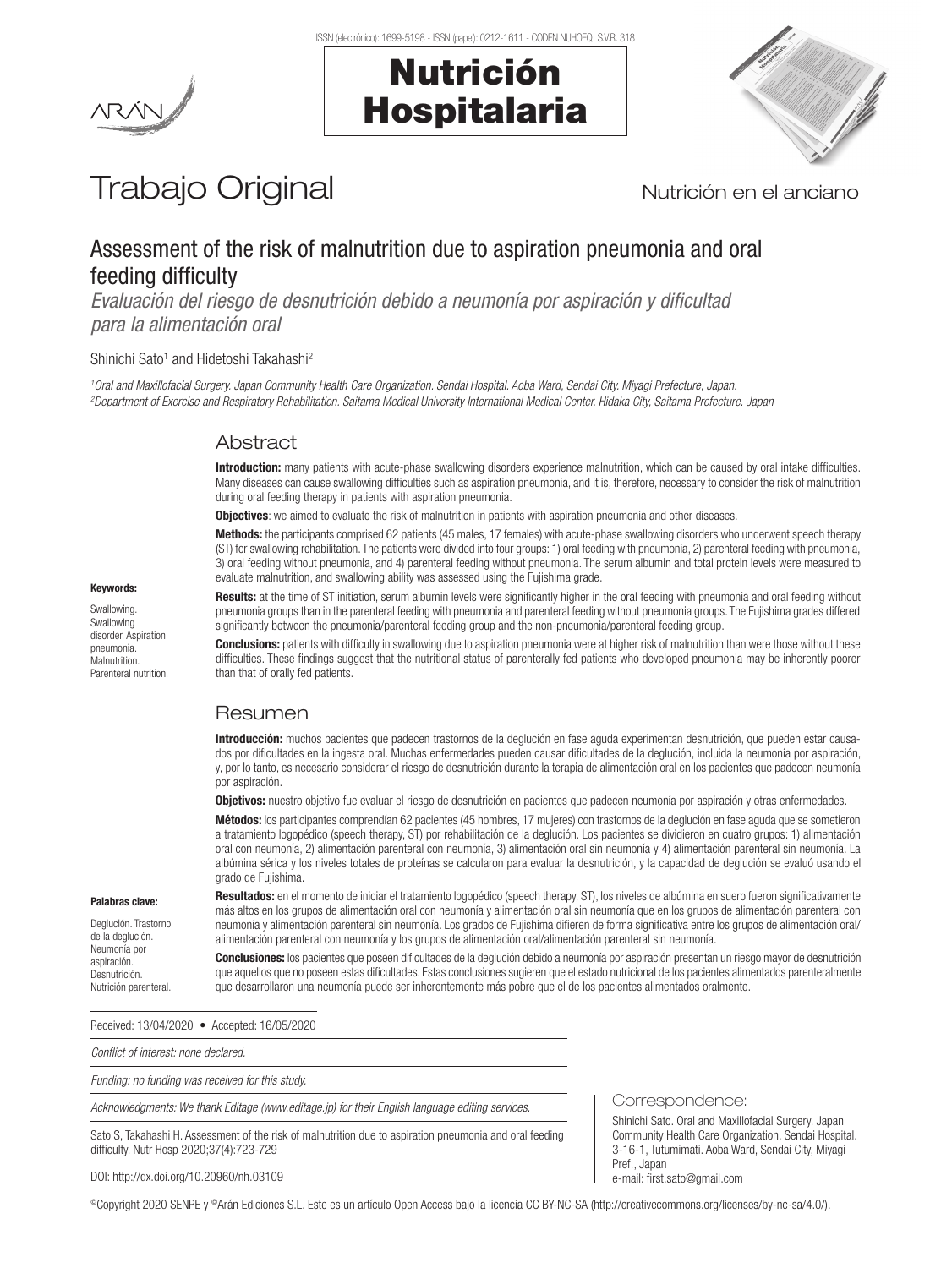# **INTRODUCTION**

Aspiration pneumonia, a type of pneumonia frequently caused by swallowing disorders, has been increasing in incidence (1). The rate of aspiration pneumonia in patients with pneumonia increases after the age of 50 years, reaching 75.0 % in patients aged  $\geq$  70 years and 80.1 % in those aged  $\geq$  80 years (2). Decreased pharyngeal sensation and delayed swallow initiation are more frequently observed in elderly patients than in younger individuals, and swallowing time has also been reported to be prolonged by 30-50 % (3). These findings explain why the age-related increase in the risk of developing pneumonia is believed to be due to swallowing disorders (4-7).

However, the causes of aspiration pneumonia include not only accidental aspiration during the swallowing of food, but also aspiration due to causes other than feeding, such as gastric reflux and the accidental aspiration of saliva during sleep (2). In particular, sarcopenia, which is an age-related decrease in muscle mass, has been one focus of attention (3). Further, the incidence of dysphagia has been reported to increase with age (8), and malnutrition is reportedly more common in patients with swallowing disorders than in those without swallowing disorders (9).

Thus far, patients admitted to acute care hospitals for disuse syndrome have been reported to exhibit signs of malnutrition (10). In addition, patients undergoing rehabilitation may also be malnourished;  $> 50$  % of these patients have serum albumin levels (Alb) of  $\leq$  3.5 mg/dL and have been reported to be in poor nutritional condition (11). Therefore, the purpose of our study was to examine whether malnutrition, as indicated by Alb levels, during swallowing rehabilitation interventions, could predict improvements in nutritional status after intervention.

### MATERIALS AND METHODS

### **PARTICIPANTS**

This retrospective study included 85 patients who were admitted to our hospital between April 2011 and February 2012, and who, at the discretion of the rehabilitation physician, were instructed to consult a speech-language therapist for swallowing rehabilitation therapy. Among the participants, 17 had severe dementia and were unresponsive to instructions during swallowing rehabilitation therapy, and six had a percutaneous endoscopic gastrostomy (PEG) inserted while they were hospitalized. With an indwelling PEG, a patient's nutritional status can be improved within a short period of time using means other than oral feeding; therefore, those with PEGs were excluded from the study. Further, in order to exclude the possibility of functional dysphagia due to paralysis, patients hospitalized for cerebrovascular diseases were excluded from the study. The remaining 62 patients (45 males, 17 females, mean age 76  $\pm$  15 years) were included in the final analysis. Details regarding diagnoses were as follows: 30 patients with aspiration pneumonia, 13 with cardiovascular diseases, 7 with gastrointestinal diseases, 2 with kidney diseases, 2 with

plastic surgery-related diseases, 2 with orthopedic diseases, 2 with otorhinolaryngological diseases, and 4 with other diseases.

The participants consisted of patients diagnosed with aspiration pneumonia as well as not diagnosed with pneumonia at the initiation of speech therapy (referred to hereinafter as "at the initiation of ST"). The participants were categorized into four groups based on whether they were subjected to oral feeding at the time of the completion of ST (referred to hereinafter as "at the completion of ST"); these groups consisted of 1) patients who presented with pneumonia and could be fed orally (the pneumonia/oral feeding group), 2) patients who presented with pneumonia and for whom oral feeding was not possible (the pneumonia/parenteral feeding group), 3) patients without pneumonia who could be fed orally (the non-pneumonia/oral feeding group), and 4) patients without pneumonia but with oral feeding difficulty (the non-pneumonia/ parenteral feeding group) (Fig. 1).

The patients were explained the purpose of the study and provided their informed consent. This study has only used existing anonymized data and information, and excluded both clinical and epidemiological research guidelines from the scope of its application. Therefore, approval from the ethics review committee was not required.

### SWALLOWING REHABILITATION

The initiation of swallowing rehabilitation with ST was defined as the time when the physiatrist estimated that a patient "had a swallowing disorder," prescribed swallowing rehabilitation with ST, and carried out swallowing rehabilitation. The oral feeding period was defined as the period of time within the ST intervention period during which oral feeding was feasible, stable, and on a continuous basis.

Patients with aspiration pneumonia were prescribed swallowing rehabilitation programs that could be roughly divided into two categories: direct training (12) and indirect training (12-17). The programs predominantly consisted of indirect training, such as training aimed at improving trunk function (13) and oral care (16), but direct training with actual food was prescribed to patients who were able to continue this training for  $\geq$  3 days, had no frequent choking or fever of  $\geq 37.5$  °C, and whose continuation of oral intake was promising.

### MALNUTRITION EVALUATION

Malnutrition was evaluated in 62 patients by measuring their Alb and total protein (TP) levels at the initiation and at the completion of ST as indices for the assessment of malnutrition.

#### EVALUATION OF SWALLOWING FUNCTION

To evaluate swallowing function a simplified version of The Evaluation of Eating and Swallowing Disorders was used. Swallowing ability was assessed using Fujishima's Grade of Feeding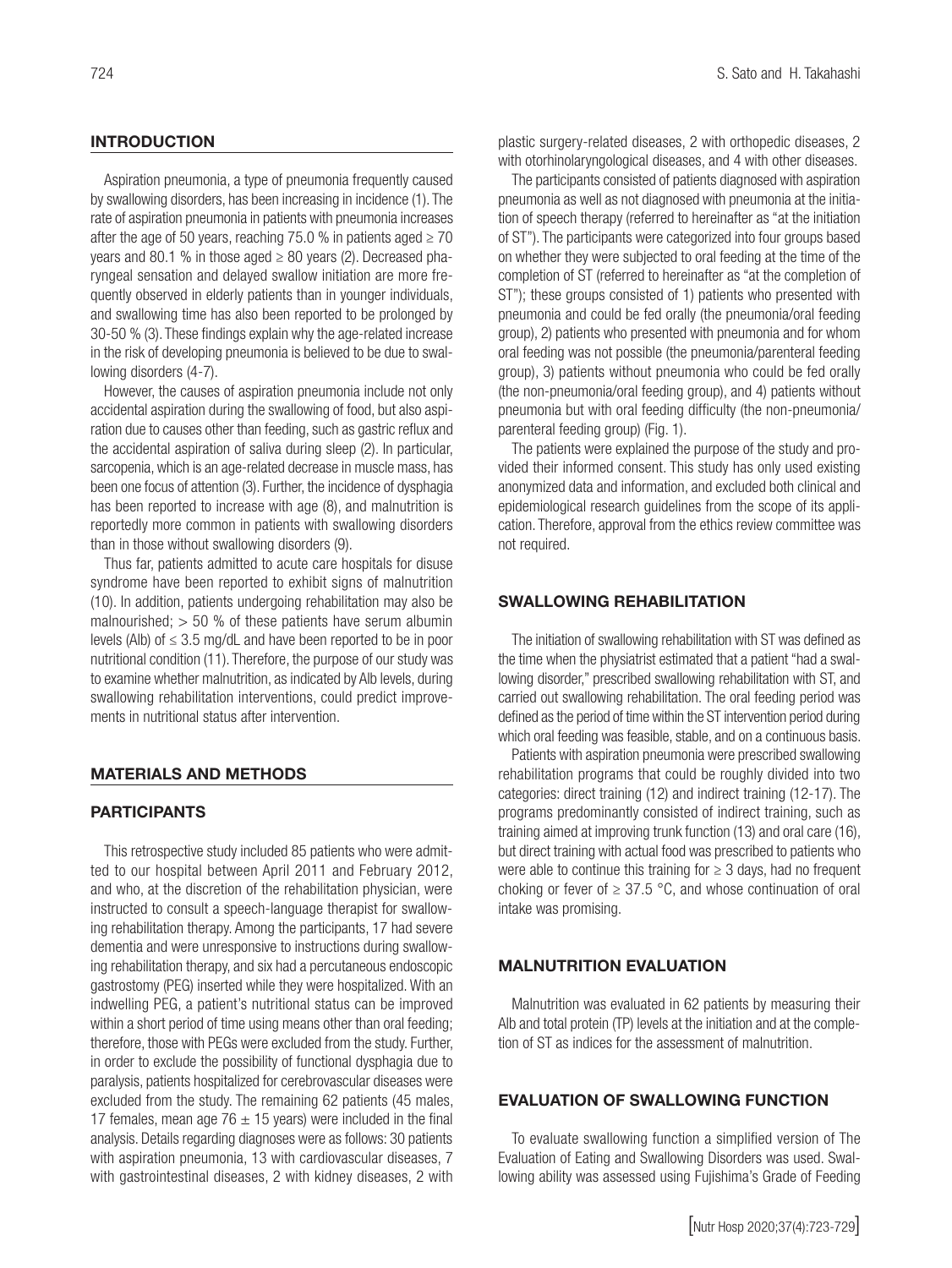

#### Figure 1.

Flowchart for the classification of participants into the four groups.

and Swallowing Ability (referred to hereinafter as the "Fujishima grade") (18) as evaluation criteria, and food intake status was assessed using the Food Intake LEVEL Scale (referred to hereinafter as the "food intake level") (19) as evaluation criteria. These parameters were used for comparison between groups.

# FEEDING

With regard to the frequency and content of the meals provided to the pneumonia/oral feeding and non-pneumonia/oral feeding groups, these patients were able to be fed orally with three of the meals offered at our hospital, consisting of paste food, mousse meal, transitional food, whole meal, or regular food. Further, nutrition using nasogastric tubes, total parenteral nutrition, or peripheral parenteral nutrition (20) was prescribed to patients in the pneumonia/parenteral feeding and non-pneumonia/parenteral feeding groups according to the attending physician's assessment. In addition, because the amount of nutrients administered daily varied depending on each patient's general condition, an average of 1,200 kilocalories was administered (21) despite marked individual differences.

# STATISTICAL ANALYSIS

The analyses were performed using Excel Statcel (Add-in software for Microsoft Excel, 2015). Significance levels of 1 % and 5 % or less were used as rejection values. Comparisons between the four groups in terms of Alb and TP levels at the initiation and completion of ST were performed using the Steel-Dwass test. Comparisons of Fujishima grades and food intake levels at the initiation and completion of ST were carried out using Wilcoxon's signed rank-sum test.

#### **RESULTS**

The mean time from the onset of dysphagia to the intervention was  $15 \pm 19$  days, and the mean intervention period was  $18 \pm 17$  days.

The details of the four groups were as follows: 1) the pneumonia/oral feeding group included 18 patients, with a mean period until the initiation of oral feeding of 7.1  $\pm$  9.4 days; 2) the pneumonia/parenteral feeding group comprised 12 patients; 3) the non-pneumonia/oral feeding group included 26 patients, with a period until the initiation of oral feeding of  $5.3 \pm 6.6$  days; and 4) the non-pneumonia/parenteral feeding group comprised 6 individuals. The details of the non-pneumonia groups were as follows (classified according to disease category): in the non-pneumonia/ oral feeding group, 10 patients had cardiovascular diseases, 7 had gastrointestinal diseases, 1 had orthopedic disease, 2 had plastic surgery-related diseases, 2 had diseases of the ear, nose, and throat, and 4 had other diseases. In the non-pneumonia/ parenteral feeding group, 3 had cardiovascular diseases, 2 had kidney diseases, and 1 had orthopedic disease.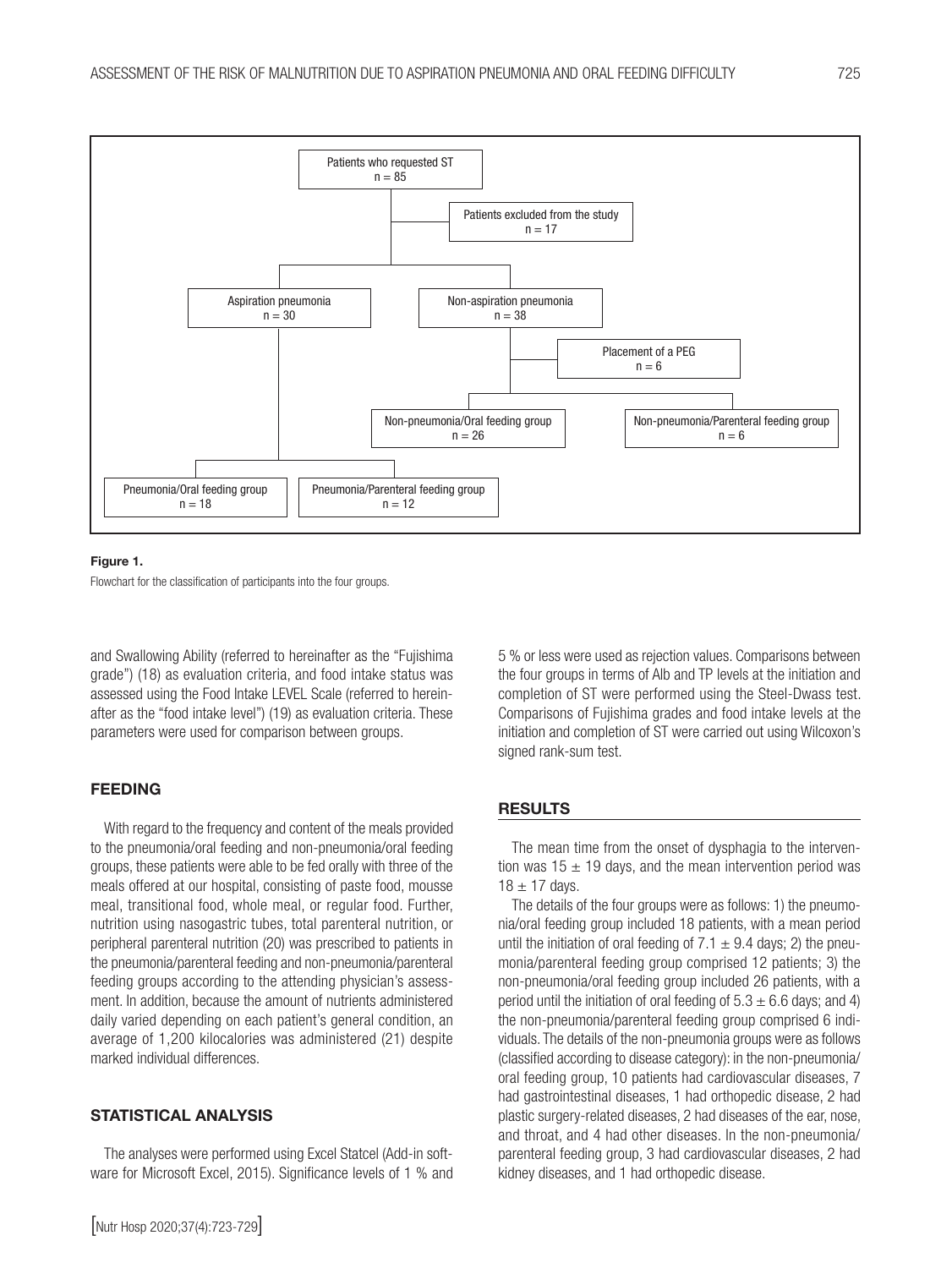The Alb levels in the pneumonia/oral feeding group (2.9  $\pm$  0.4 g/dL) were significantly lower than those in the pneumonia/parenteral feeding group (2.3  $\pm$  0.4 g/dL; p < 0.01). In addition, the Alb levels in the non-pneumonia/oral feeding group  $(2.9 \pm 0.7)$ g/dL) were significantly lower than those in the non-pneumonia/ parenteral feeding group  $(2.0 \pm 0.6 \text{ g/dL}; p < 0.05)$  (Fig. 2).

Further, Alb levels at the completion of ST were significantly lower in the pneumonia/parenteral feeding group  $(2.2 \pm 0.4 \text{ g/m})$ dL) than in the pneumonia/oral feeding group  $(3.0 \pm 0.5 \text{ g/dL})$  and the non-pneumonia/oral feeding group (2.5  $\pm$  1.2 g/dL;  $p < 0.01$ ) (Fig. 3). In addition, TP levels at the completion of ST were significantly lower in the pneumonia/parenteral feeding group  $(5.6 \pm 0.5 \text{ g/dL})$  (Fig. 4) than in the non-pneumonia/oral feeding group (6.2  $\pm$  0.6 g/dL; p < 0.05) (Fig. 5).

The comparison of median Fujishima grades and food intake levels between the initiation of ST and the completion of ST (Tables I and II) revealed significant differences. The pneumonia/ parenteral and non-pneumonia/parenteral feeding groups had



#### Figure 2.

--<br>Serum albumin levels at the initiation of the swallowing rehabilitation therapy in the four groups. The error bars in the graph indicate the standard deviation.



#### Figure 3.

Serum albumin levels at the completion of the swallowing rehabilitation therapy. The Steel-Dwass test was used for statistical analysis.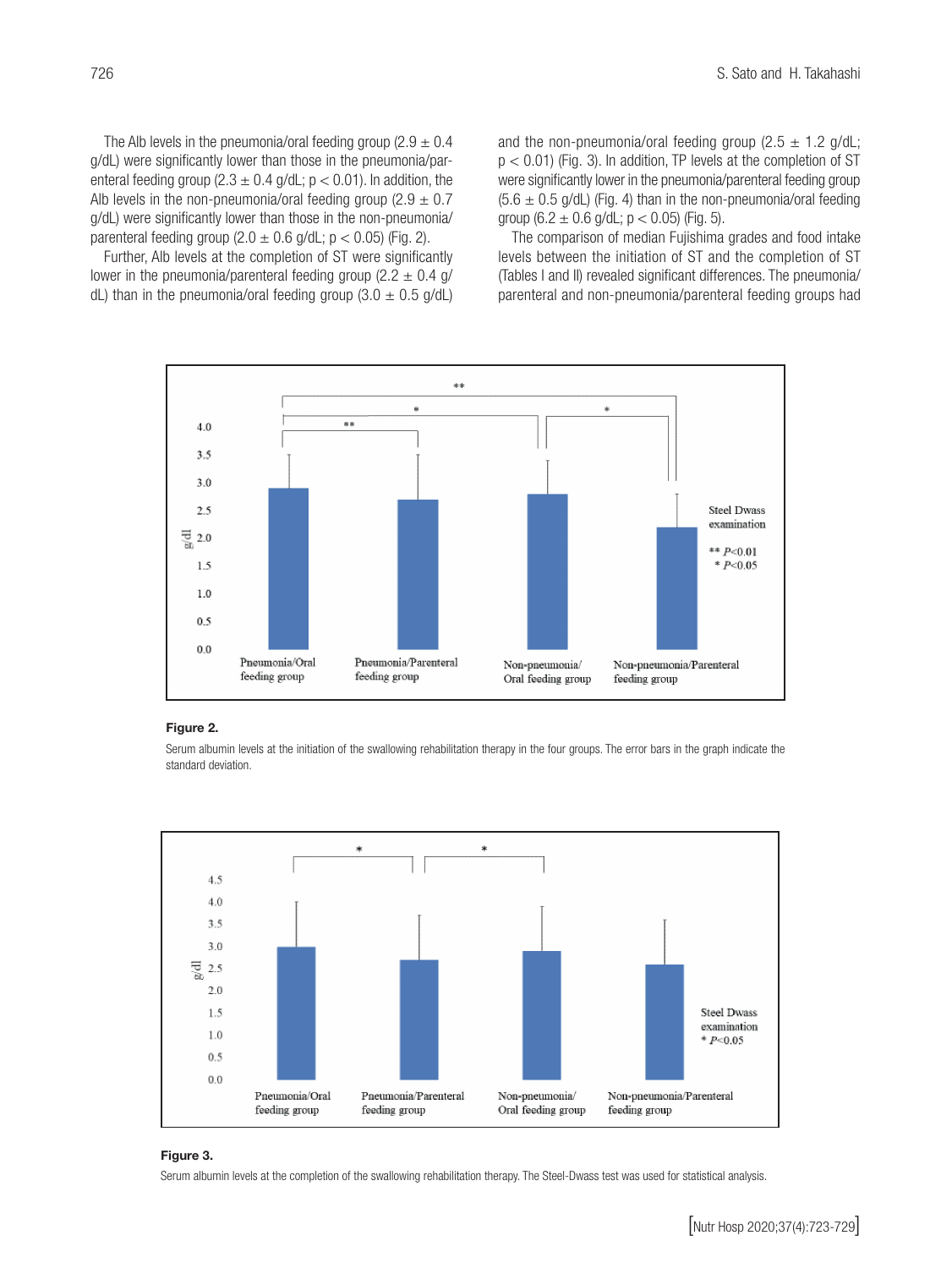

Total blood protein at the initiation of swallowing rehabilitation.



Total blood protein at the completion of swallowing rehabilitation.

significantly lower Fujishima grades, and the pneumonia/oral and non-pneumonia/oral feeding groups had significantly higher food intake levels at the completion of ST as compared with the start of ST.

Significant differences were found in Fujishima grades between the pneumonia/parenteral feeding group and the non-pneumonia/ parenteral feeding group. Further, significant differences in food intake levels were found between the pneumonia/oral feeding group and the non-pneumonia/oral feeding group, but there was no significant difference for that of the non-pneumonia/parenteral feeding group. In addition, in the pneumonia/parenteral feeding group and the non-pneumonia/parenteral feeding group, a marked reduction in Fujishima grades was observed despite the intervention with ST.

#### **DISCUSSION**

In this study, Alb levels at initiation of ST were significantly lower in parenterally fed patients than in orally fed patients, regardless of whether they had pneumonia or not. Meanwhile, Alb levels at the completion of ST were significantly lower in the pneumonia/oral feeding group than in the pneumonia/parenteral feeding group; however, among the non-pneumonia groups, no significant difference in Alb levels was found between the oral feeding group and the parenteral feeding group. These findings suggest that the nutritional status of the parenterally fed patients who developed pneumonia may be inherently poorer than that of orally fed patients. Therefore, in patients with dysphagia, correcting malnutrition at an early stage might be the key to whether a patient can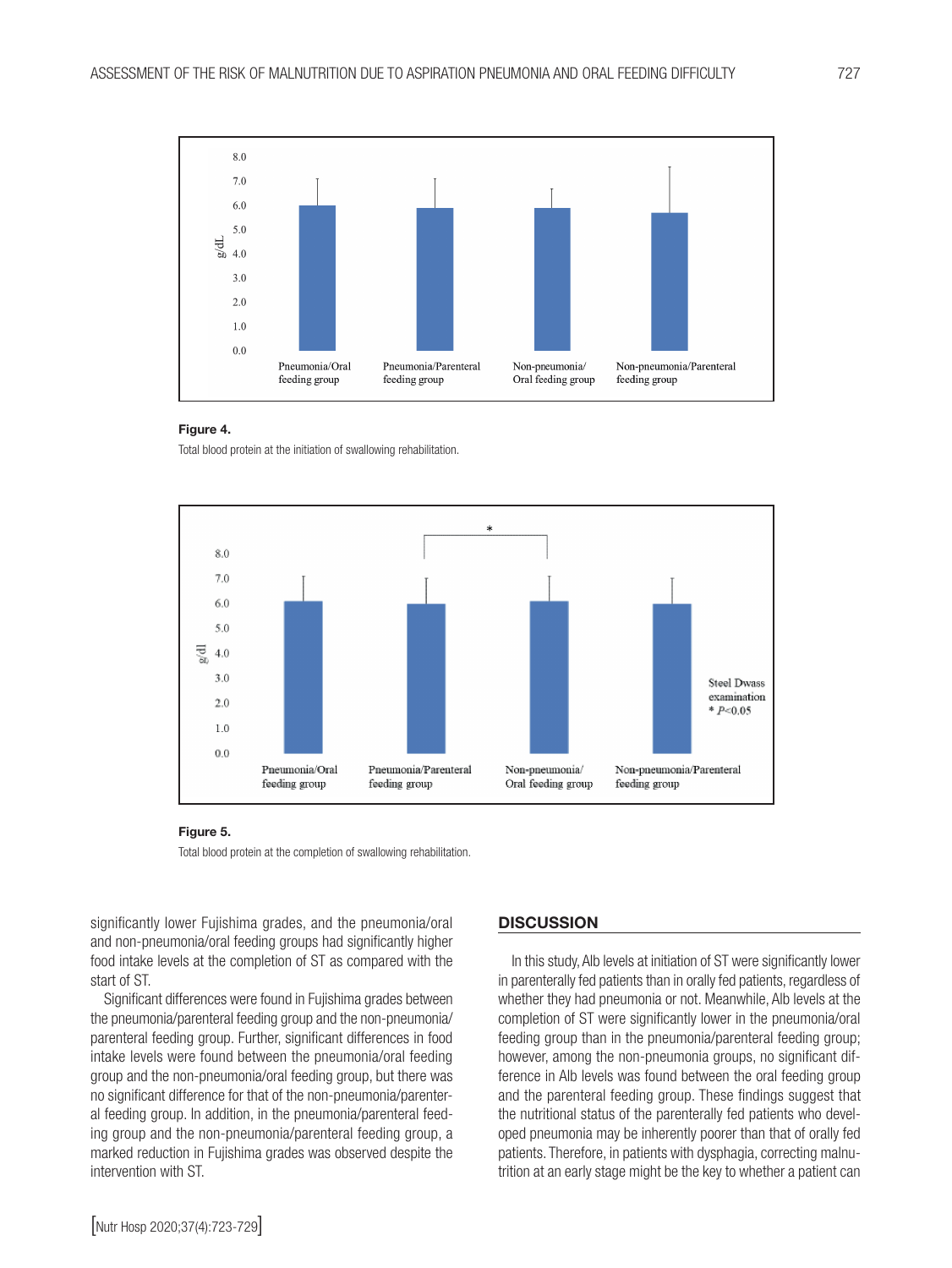|                    | <b>Pneumonia/oral</b><br>feeding group ( $n = 18$ ) |                | Pneumonia/parenteral<br>feeding group ( $n = 12$ ) |               | Non-pneumonia/oral<br>feeding group ( $n = 26$ ) |               | Non-pneumonia/<br>parenteral feeding<br>group ( $n = 6$ ) |               |  |  |  |
|--------------------|-----------------------------------------------------|----------------|----------------------------------------------------|---------------|--------------------------------------------------|---------------|-----------------------------------------------------------|---------------|--|--|--|
| Grade              | <b>Start</b>                                        | <b>Finish</b>  | <b>Start</b>                                       | <b>Finish</b> | <b>Start</b>                                     | <b>Finish</b> | <b>Start</b>                                              | <b>Finish</b> |  |  |  |
|                    |                                                     |                |                                                    | 4             |                                                  |               |                                                           | 3             |  |  |  |
| 2                  |                                                     |                |                                                    |               |                                                  |               |                                                           |               |  |  |  |
| 3                  |                                                     |                | $\overline{2}$                                     | 7             |                                                  |               |                                                           | 3             |  |  |  |
|                    |                                                     |                |                                                    |               |                                                  |               |                                                           |               |  |  |  |
| 5                  |                                                     |                |                                                    |               | 2                                                |               |                                                           |               |  |  |  |
| 6                  |                                                     |                |                                                    |               |                                                  |               |                                                           |               |  |  |  |
| $\overline{7}$     | 6                                                   | 14             | 6                                                  |               | 9                                                | 6             | $\overline{2}$                                            |               |  |  |  |
| 8                  | 8                                                   | 3              |                                                    |               | 12                                               | 12            | 2                                                         |               |  |  |  |
| 9                  | 2                                                   |                |                                                    |               |                                                  | 7             |                                                           |               |  |  |  |
| 10                 |                                                     |                |                                                    |               |                                                  |               |                                                           |               |  |  |  |
| $\star$<br>$\star$ |                                                     |                |                                                    |               |                                                  |               |                                                           |               |  |  |  |
| Median             | 8                                                   | $\overline{7}$ |                                                    | 3             | 8                                                | 8             |                                                           | 2             |  |  |  |

Table I. Fujishima's Grade of Feeding and Swallowing Ability

*\*p < 0.05.*

|                    | <b>Pneumonia/oral</b><br>feeding group<br>$(n = 18)$ |               | Pneumonia/parenteral<br>feeding group<br>$(n = 12)$ |               | Non-pneumonia/oral<br>feeding group<br>$(n = 26)$ |                | Non-pneumonia/<br>parenteral feeding<br>group<br>$(n = 6)$ |                |  |  |  |
|--------------------|------------------------------------------------------|---------------|-----------------------------------------------------|---------------|---------------------------------------------------|----------------|------------------------------------------------------------|----------------|--|--|--|
| Level              | <b>Start</b>                                         | <b>Finish</b> | <b>Start</b>                                        | <b>Finish</b> | <b>Start</b>                                      | <b>Finish</b>  | <b>Start</b>                                               | <b>Finish</b>  |  |  |  |
| 1                  |                                                      |               |                                                     | 5             |                                                   |                |                                                            | 3              |  |  |  |
| $\overline{c}$     |                                                      |               |                                                     |               | $\overline{2}$                                    |                |                                                            |                |  |  |  |
| 3                  | 17                                                   |               | 10                                                  | 6             | 17                                                |                | 3                                                          | 3              |  |  |  |
| $\overline{4}$     |                                                      |               |                                                     |               |                                                   |                |                                                            |                |  |  |  |
| 5                  |                                                      |               |                                                     |               |                                                   |                |                                                            |                |  |  |  |
| 6                  |                                                      | 6             |                                                     |               | $\overline{2}$                                    | 5              |                                                            |                |  |  |  |
| $\overline{7}$     |                                                      | 9             |                                                     |               |                                                   | $\overline{2}$ |                                                            |                |  |  |  |
| 8                  |                                                      | 3             |                                                     |               | 3                                                 | 13             |                                                            |                |  |  |  |
| $\boldsymbol{9}$   |                                                      |               |                                                     |               |                                                   | 6              |                                                            |                |  |  |  |
| 10                 |                                                      |               |                                                     |               |                                                   |                |                                                            |                |  |  |  |
| $\star$<br>$\star$ |                                                      |               |                                                     |               |                                                   |                |                                                            |                |  |  |  |
| Median             | 3                                                    |               | 3                                                   | 3             | 3                                                 | 8              | 3                                                          | $\overline{2}$ |  |  |  |

# Table II. Food Intake LEVEL Scale

*\*p < 0.05.*

be fed orally. In contrast, individual clinical departments within the hospital may have provided other nutritional support through means other than oral feeding during this study, namely throughout the disease period. Therefore, at the time of hospital admission, and during the course of treatment, the amount of energy provided may have varied according to the disease; thus, this is an issue that may need to be further examined and controlled for in future studies.

Further, although the results were not statistically significant, both the Alb and TP levels in the oral feeding groups (pneumonia and non-pneumonia) increased upon intervention completion as compared to their respective levels during the intervention, whereas in the parenteral feeding groups, the levels of both Alb and TP increased only in the non-pneumonia/parenteral feeding group. This may have been due to the fact that, in patients with pneumonia and oral feeding difficulty, protein consumption may have